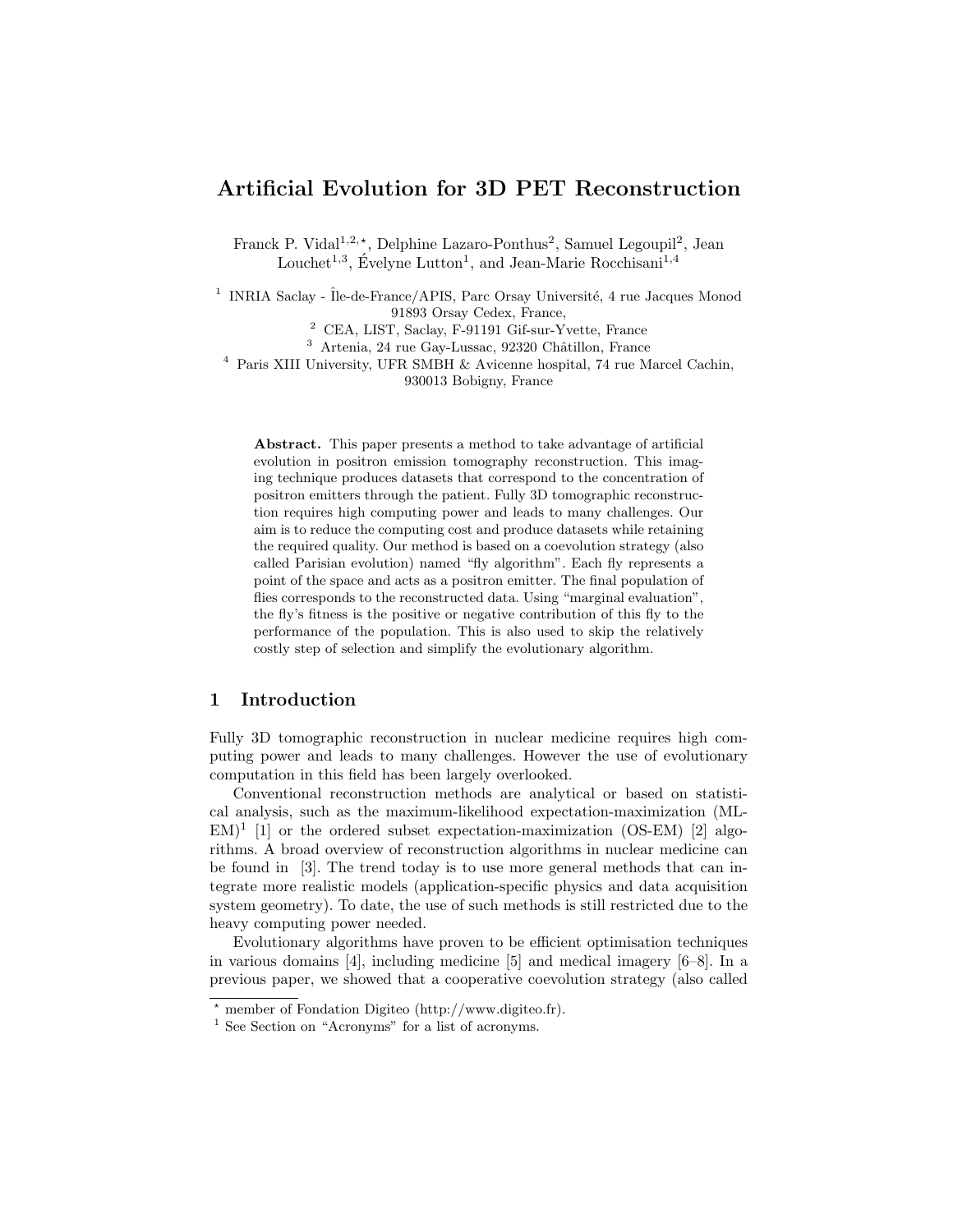Parisian evolution) called "fly algorithm" [9] could be used in single-photon emission computed tomography (SPECT) reconstruction [10].

However, positron emission tomography (PET) – the other main tomographic technique in nuclear medicine – has taken over SPECT in routine clinical practice. Although the underlying physics and the design of imaging systems in SPECT and PET are different, it is possible to use a reconstruction method that is similar to the one that we initially proposed for SPECT data. In this case, PET raw data needs to be converted into sinograms (see Fig. 4(b) for an example of synthetic sinogram). This pre-processing step introduces sampling that constrains the resolution of the reconstructed images and most of the input sinogram is empty. During the reconstruction using the evolutionary algorithm, it is difficult to take into account physics and the geometrical properties of the imaging system due to this intermediate data representation, and also only a few pixels of the simulated images will contain useful information. Moreover, the issue regarding the memory usage that has been identified in [10] remains. This is therefore not straightforward to achieve an efficient fully 3D reconstruction in PET and we propose in this paper a new approach to overtake the disadvantages presented above. It makes use of a simplified geometry model that still matches the acquisition system properties. Our long term goal is to include Compton scattering (the dominant physical perturbation in the input data) correction in the evolution loop to further improve the quality of the final reconstructed image.

The following section gives an overview of the context and objective of this study. Our methodology is described in Section 3. The results and performance of our reconstruction method is presented in Section 4. The last section discusses the work that has been carried out and it provides directions for further work.

# 2 Context and Objectives

Nuclear medicine [11] appeared in the 1950's. Its principle is to diagnose or treat a disease by administering to patients a radioactive substance (also called tracer) that is absorbed by tissue in proportion to some physiological process. This is the radiolabelling process. In the case of diagnostic studies, the distribution of the substance in the body is then imaged. It is generally a functional form of imaging because the purpose is to obtain information about physiological processes rather than anatomical forms and structures. When a pathology occurs, the metabolism increases and there are more tracer molecules in the pathology area. Consequently, the radioactivity also increases.

There are two classes of techniques to produce 3D data in nuclear medicine: SPECT and PET. They allows 3D reconstruction of the distribution of the tracer through the body. In SPECT, a gamma emitter is used as radioactive tracer. Similarly to conventional computed tomography (CT) [12], multiple 2D projections are recorded at successive angles. It is followed by a mathematical reconstruction. The main limitations include the finite spatial resolution and the sensitivity of detectors, physical effects (such as absorption, Compton scattering,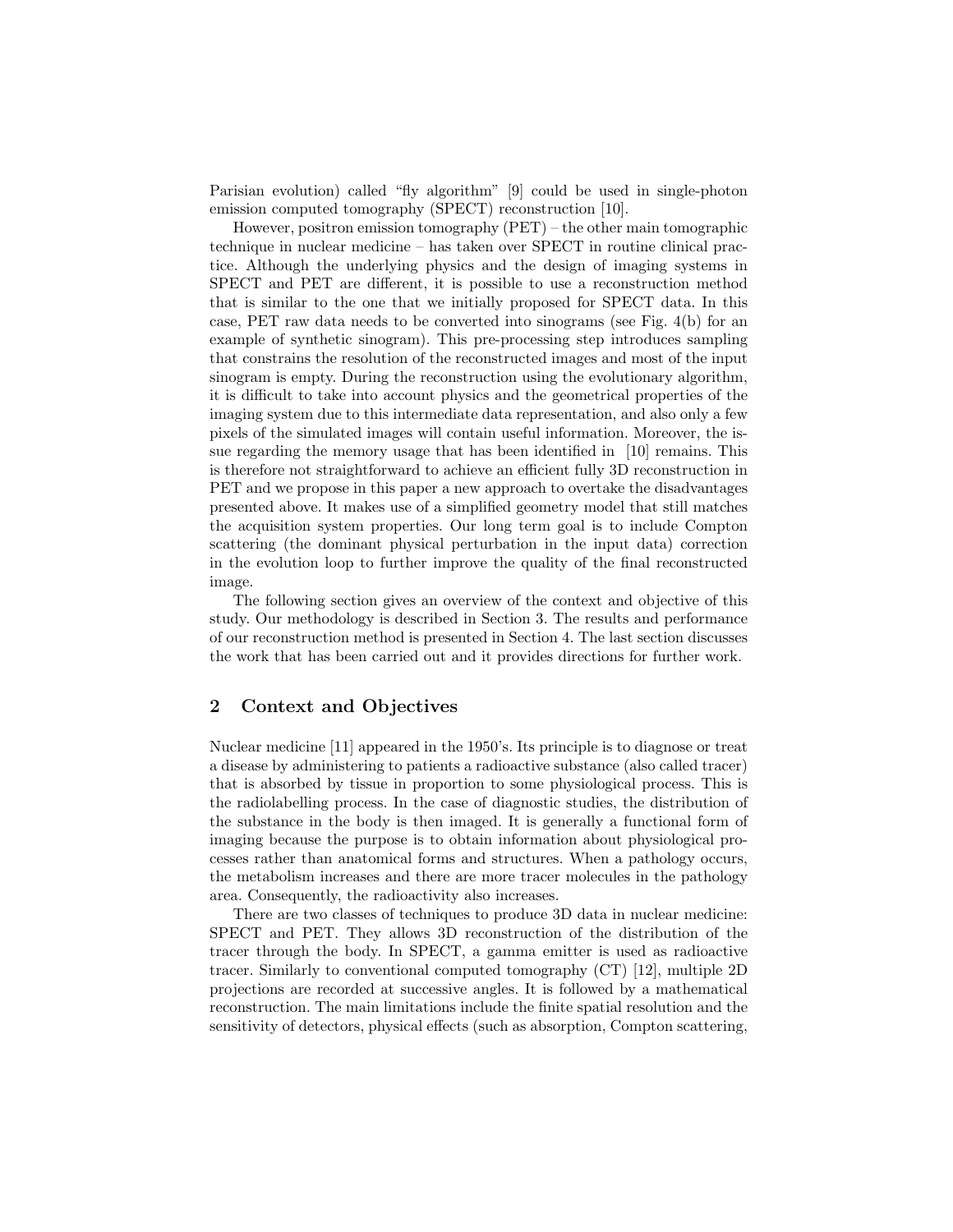and noise), long exposure times, and accuracy of the reconstruction. In PET, a positron emitter is used as radionuclide for labeling rather than a gamma emitter. After interactions, a positron combines with an electron to form a positronium, then the electron and positron pair is converted into radiations: this is the annihilation reaction. It produces two photons of 511 keV emitted in opposite directions. Annihilation radiations are then imaged using a system dedicated to PET. This system operates on the principle of coincidence, i.e. the difference in arrival times of the photons of each pair of detected photons and by knowing that each annihilation produces two photons emitted in exactly opposite positions.

Our previous attempt to use cooperative coevolution was in SPECT [10]. It is based on the fly algorithm [9]. Each fly represents a point of the patient 3D space and it acts as a radioactive emitter. The final population of flies corresponds to the tracer density in the patient who is scanned, i.e. the reconstructed data. It uses a "marginal fitness" metrics based on the "leave-one-out cross-validation" method to evaluate the contribution of each fly as it will be explained in detail in Section 3.1. This metrics gives the contribution (positive or negative) of a given fly with respect to the whole population. In SPECT, the input data corresponds to raw 2D projections at successive angles around the patient that can be formated into a sinogram format. However, to speed up the reconstruction time and reduce the amount of memory needed by the algorithm, only 3% of the input data is used at a time by a fly during the reconstruction. Indeed, for each fly, only four orthogonal projections are simulated.

This SPECT reconstruction approach, based on artificial evolution, gave promising results. However, PET is considered to be the gold-standard tomographic technique in nuclear medicine due to its higher sensitivity. The section below shows how to adapt the fly algorithm more efficiently in this case, taking into account the specificity of PET data.

# 3 Reconstruction Method

#### 3.1 Artificial Evolution Algorithm For PET

In [10], we showed that, when we were addressing the SPECT problem, if we defined the fitness of a fly as the consistency of the image pattern it generates, with the actual images, it gave an important bias to the algorithm with a tendency of the smaller objects to disappear. This is why we then introduced marginal evaluation, where the fitness of a given fly is not evaluated in itself, but as the (positive or negative) contribution to the likeness of the image produced by the complete population of flies, with the current image.

In other terms, to evaluate a given fly, we first evaluate the fitness of the whole population - the distance between the total illumination pattern created by all the flies, to the actual image - then evaluate the fitness of the same total population without the fly that is being evaluated, and calculate the difference:

$$
fitness_m(i) = fitness(population - \{i\}) - fitness(population)
$$
 (1)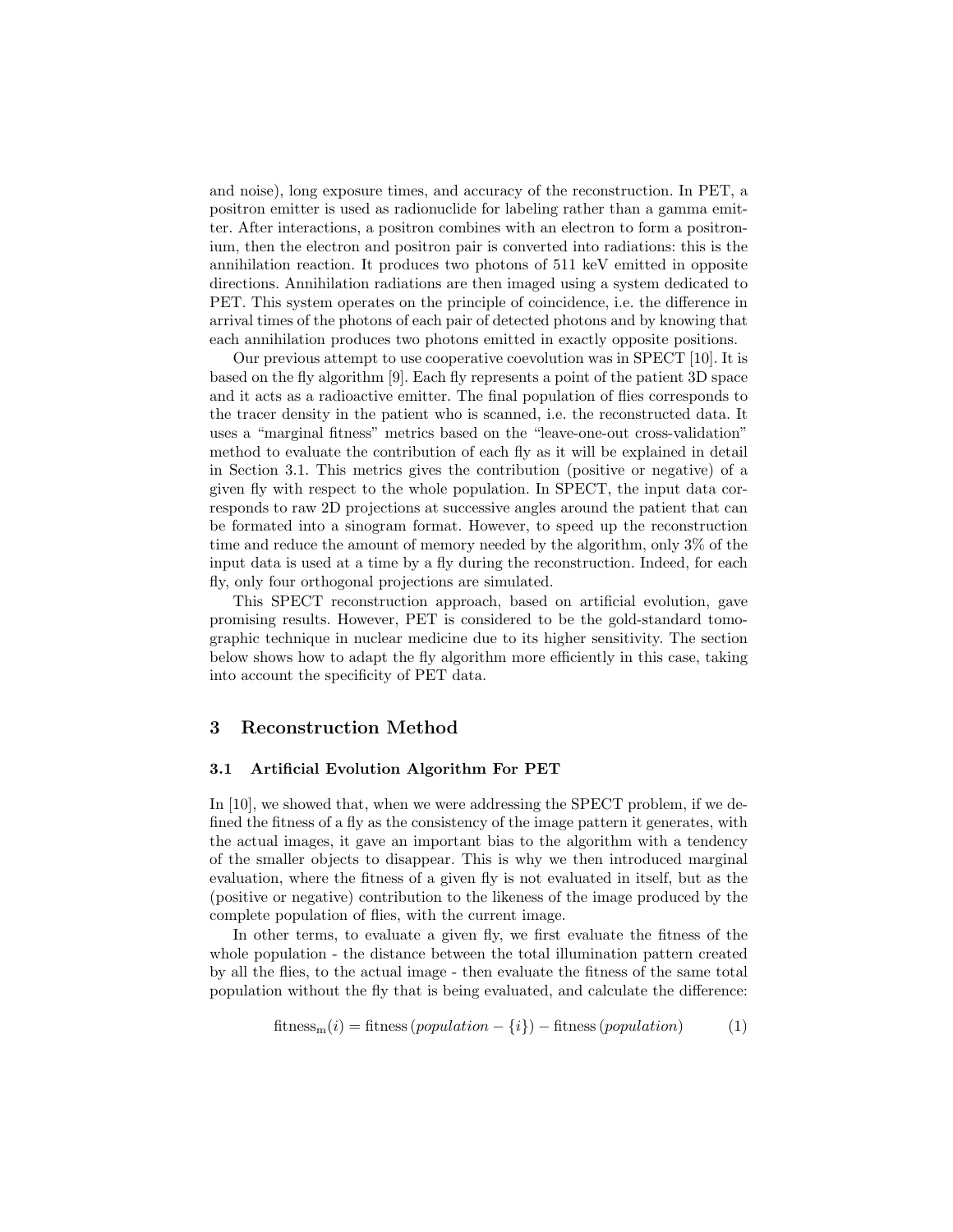with fitness<sub>m</sub>(i) the marginal fitness of a given fly, fitness (population –  $\{i\}$ ) the fitness metrics of the population without the fly that is being evaluated, and fitness (*population*) the fitness metrics of the whole population of flies.

This particular method to calculate fitnesses does not induce any extra computation load. Each time a new fly is created, a simulation is done in order to calculate its illumination pattern, which is kept in memory. Each time a fly is destroyed or created, the total illumination pattern is updated. When a fly has to be evaluated, the global fitness is readily calculated using the total illumination pattern, and the global fitness "minus one" is calculated the same way using the "total minus one" illumination pattern.

This fitness calculation method is then integrated into an evolution strategy scheme (see Figure 1). The population of flies is first initialised randomly. In the



Fig. 1. Reconstruction algorithm.

test experiments shown in this paper, the flies are initialised inside a cylinder contained between the sensor crystals. In real applications, the actual shape of the body may be used. In the second part of the initialisation, in the case of SPECT, a fly produces an adjustable number of photons to compute its own image pattern. Once each pattern is computed, the sum of these patterns is stored as the population's pattern and the population's global fitness is calculated by comparing the pattern to the actual image. In the case of PET, each fly is pro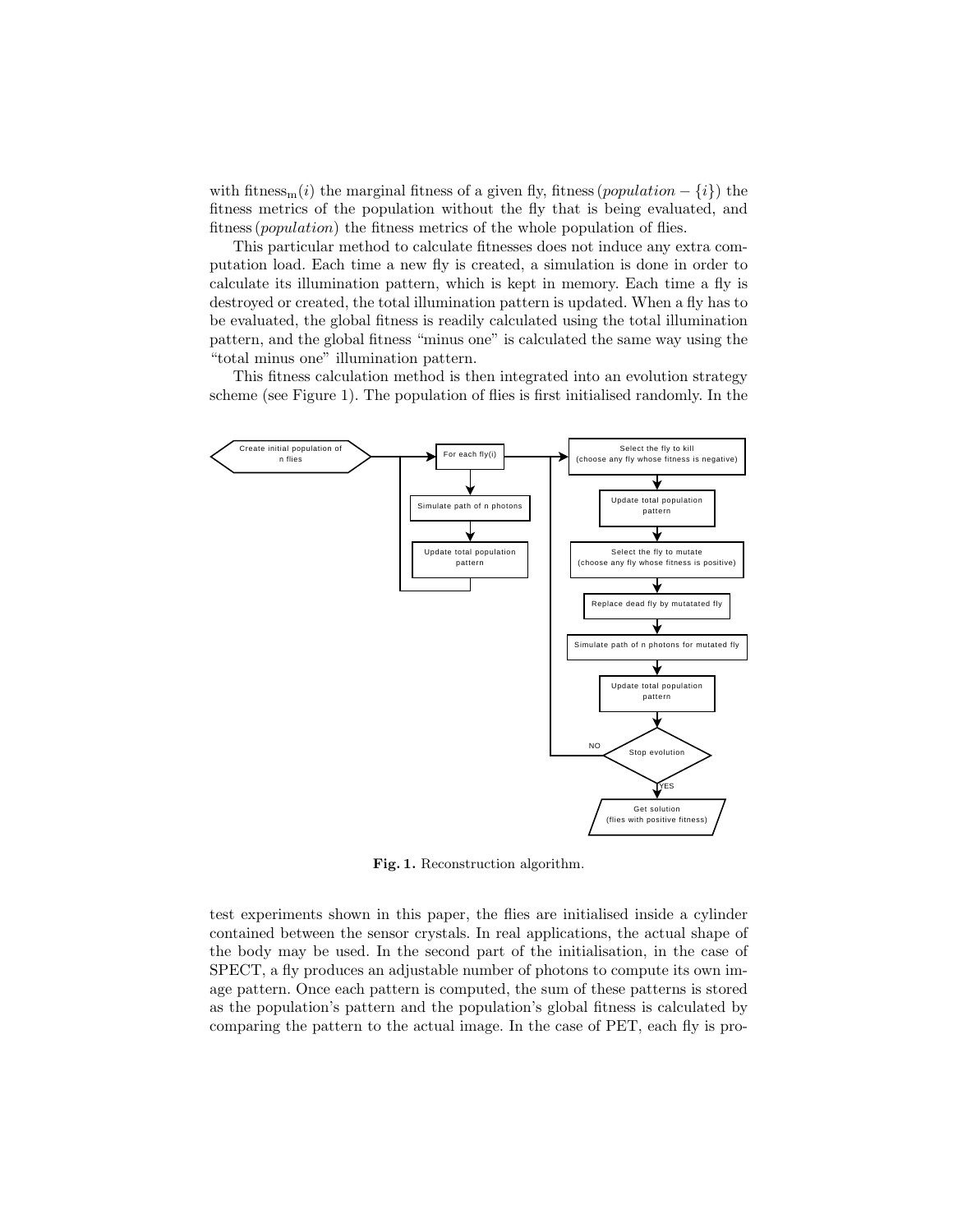ducing an adjustable number of annihilation events. The result of this simulation consists of a list of pairs of detector identification numbers that correspond to annihilations (see Section 3.3 for details). There begins the evolution loop. An interesting point is that our method to calculate the fitness delivers negative values for flies with a negative contribution and positive values otherwise. Therefore it was attempting to skip the classical selection step and use a fixed threshold - zero! - as the only selection criterion. Thus we built a steady state evolution strategy, where in order to choose the fly that has to be replaced, we draw flies randomly until a fly is found with a negative fitness. Then it is eliminated and replaced by the application of evolutionary operators to a parent fly chosen the same way but with a positive fitness.

#### 3.2 Sinogram Mode

During the annihilation, two photons of 511 keV are emitted in opposite directions. Photons of a single pair are called coincidence photons. When two photons are detected within a predefined time window  $2\tau$ , the PET imaging system records which crystals have been activated, i.e. the position of the photons within the imaging system.

It is possible to convert the coincidence data into a sinogram format [13]. This is convenient as it enables the use of standard reconstruction methods that have been originally developed for CT or SPECT. Fig. 2 shows how this conversion can be achieved. When an annihilation event occurs, two photons are emitted in coincidence at 180 degrees. Two detectors are activated almost at the same time. The line between the activated detectors is called a "line of response" (LOR). To generate a sinogram, sampling is needed along:

- the horizontal axis of the sinogram that matches the minimum distance between a LOR and the centre point of the system (see distance  $r$  in Fig. 2),
- the vertical axis of the sinogram that matches the angle between a LOR and the horizontal plane of the system (see angle  $\alpha$  between the LOR and the dash line in Fig. 2).

Then it is possible to use a reconstruction method that is similar to the one that we initially proposed for SPECT data. However, we saw that using sinograms in PET introduces drawbacks (such as sampling, difficulties to take advantages of physics and geometrical properties of the imaging system, memory usage, etc.) and that, therefore, a new approach dedicated to PET is required.

#### 3.3 LOR Mode

It is possible to model the actual geometry of the imaging system to directly use the coincidence data without any conversion. In practice, PET imaging systems are made of blocks of collinear detectors [14]. These blocks are located circularly to constitute a cylinder. Each crystal is identified by a unique identification number. Note that several cylinders of blocks are used in a PET scanner.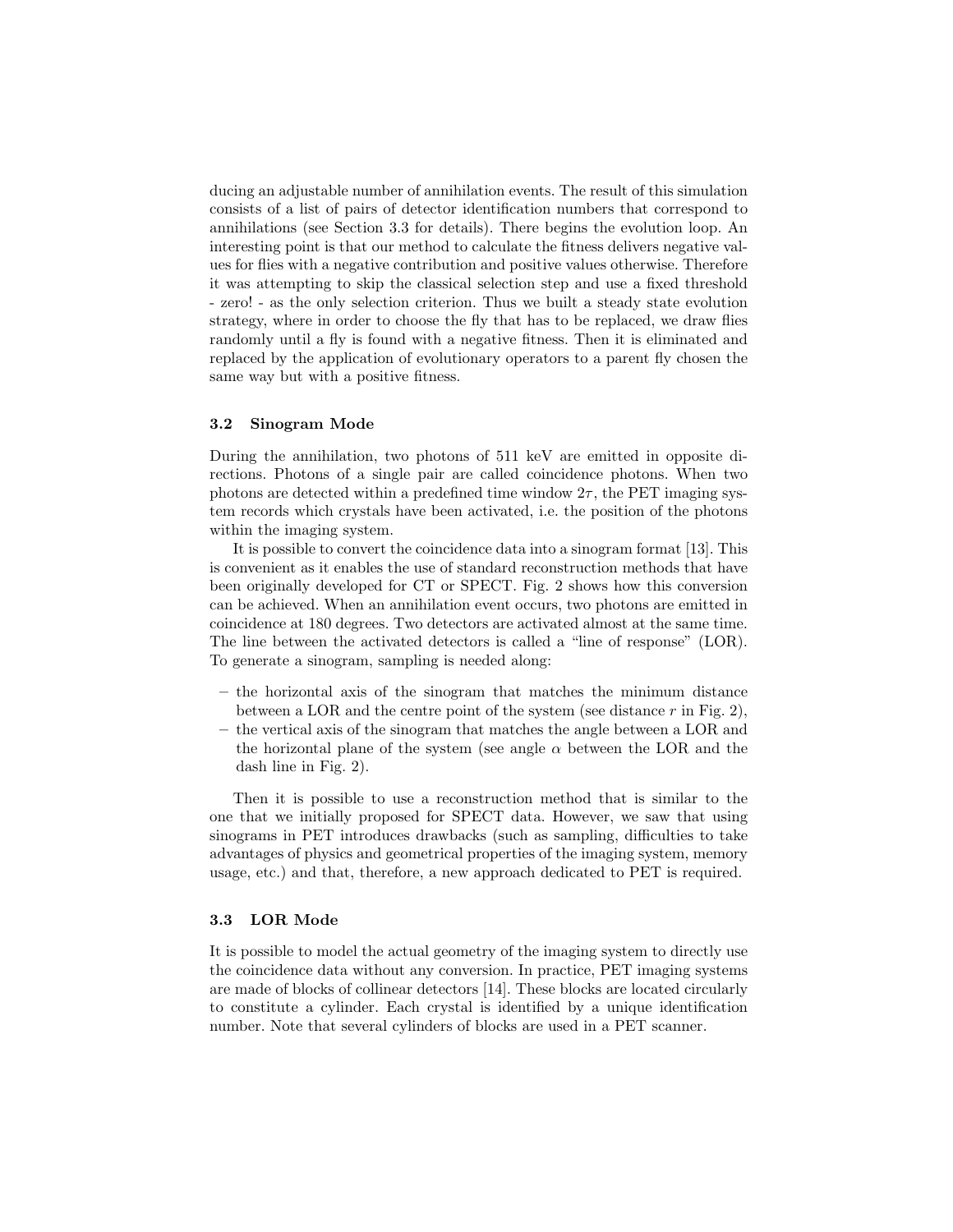

Fig. 2. Conversion from coincidence events to 2D sinograms.

Here, a fly acts as a positron that will emit random pairs of coincidence photons. The number of pairs per fly is a parameter that can be tuned. For each pair of photons, a direction is picked using uniformly distributed random points on the surface of a unit sphere. It gives the direction of the first photon of the pair, whilst the opposite vector gives the direction of the other photon. The fly's position and the photon's direction define a line. When this line intersects two crystals, a LOR is detected. Using efficient ray-tracing techniques (ray-tracing is widely documented in the literature, and a complete overview can be found in 3D Computer Graphics by A. Watt  $[15]$ , it is possible to detect intersections. To speed up computations, the PET scanner is embedded into a bounding open cylinder. If one of the rays corresponding to a pair of photons does not intersect the bounding cylinder, then no LOR will be detected. In this case, intersections between the rays and the crystals are skipped. Fig. 3 shows a simplified PET system with simulated LORs.

To evaluate a fly's contribution, the concept of marginal fitness is used once again (see Eq. 1). The fitness metrics corresponds to a distance measurement between simulated data and the actual data given by the imaging system (note that data must be normalised). A LOR needs to be modelled using a pair of detector identification numbers. LORs cannot be efficiently accumulated in 2D images. Due to the fitness function, two lists are needed, one for the actual data, and one for the population data. The number of times a given LOR is encountered is stored in the corresponding record. Actual and simulated data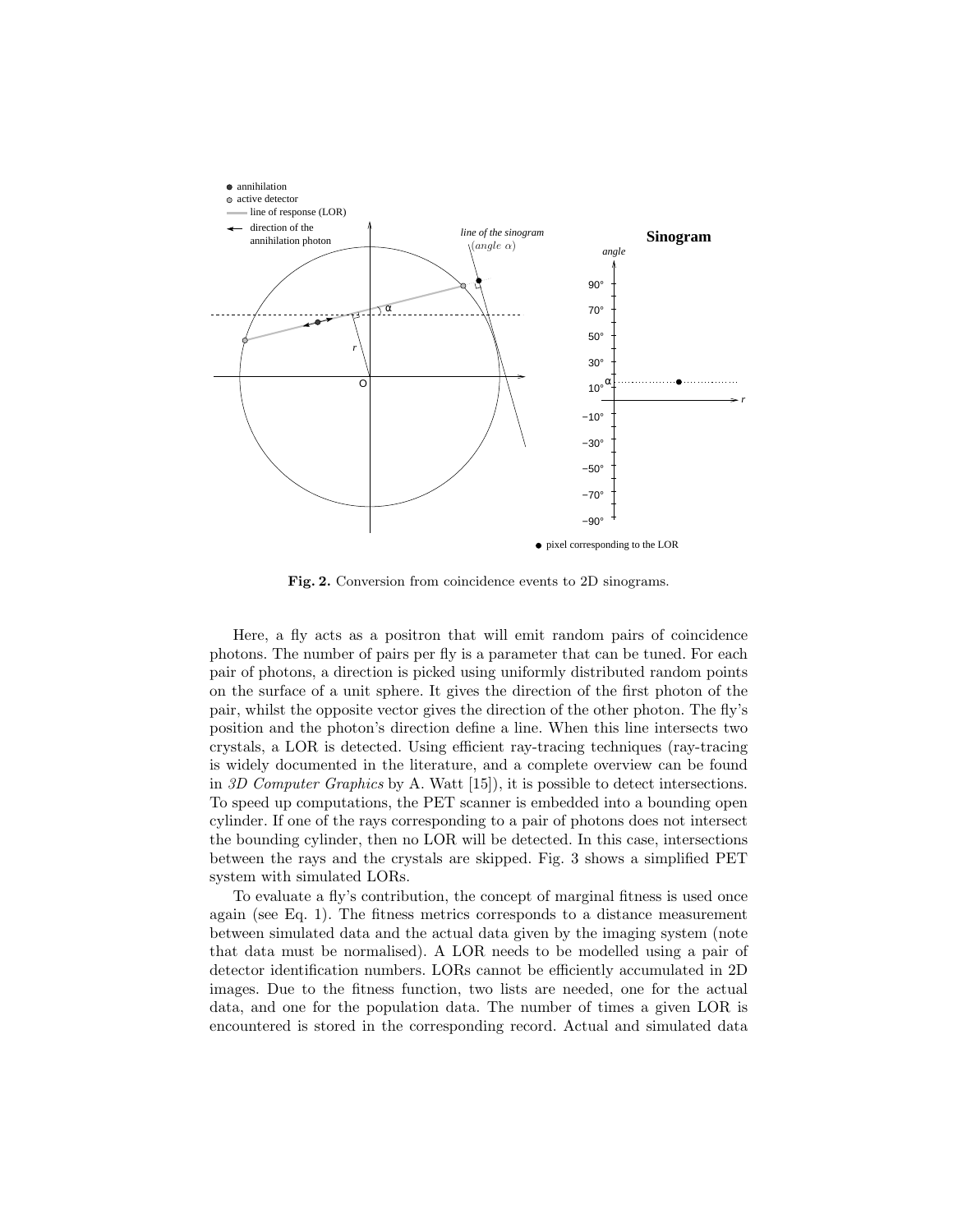

Fig. 3. Using a simplified PET system geometry.

are efficiently stored into indexed lists (the standard template library (STL) provides such containers [16]). The pair of identification numbers is used as the key of each record in the lists. It speeds up the memory access to records and reduces memory usage to its minimum. Indeed, empty records, when a pair of crystal identification numbers do not correspond to a LOR, are not stored. Also, each fly needs to store the LORs that it has generated. In this case, the fitness can be computed using a distance measurement between the lists. For efficiency reasons, we have chosen the City Block Distance metrics (sometimes called Manhattan Distance):

$$
d(LOR_r, LOR_s) = \sum |LOR_r(key).counter - LOR_s(key).counter| \qquad (2)
$$

with  $d(LOR_r, LOR_s)$  the city block distance between  $LOR_r$  and  $LOR_s$ , the set of LORs for the real data and the simulated data respectively, and counter is the number of times that a given key appears in the LOR set. To compute Eq. 1,  $LOR<sub>s</sub>$  corresponds either to the set of LORs of the whole population of flies or the set of LORs of the population without the fly that is being evaluated.

## 4 Results and Validation

This section presents the results obtained using synthetic data to validate the usefulness and accuracy of our novel PET reconstruction approach. First, we compare images reconstructed from sinograms using our algorithm with reference images computed with an OS-EM implementation. Then, we evaluate images reconstructed from LOR data with respect to theoretical values.

#### 4.1 Sinogram Mode

Let us consider the set up presented in Fig. 4. It is made of two spheres whose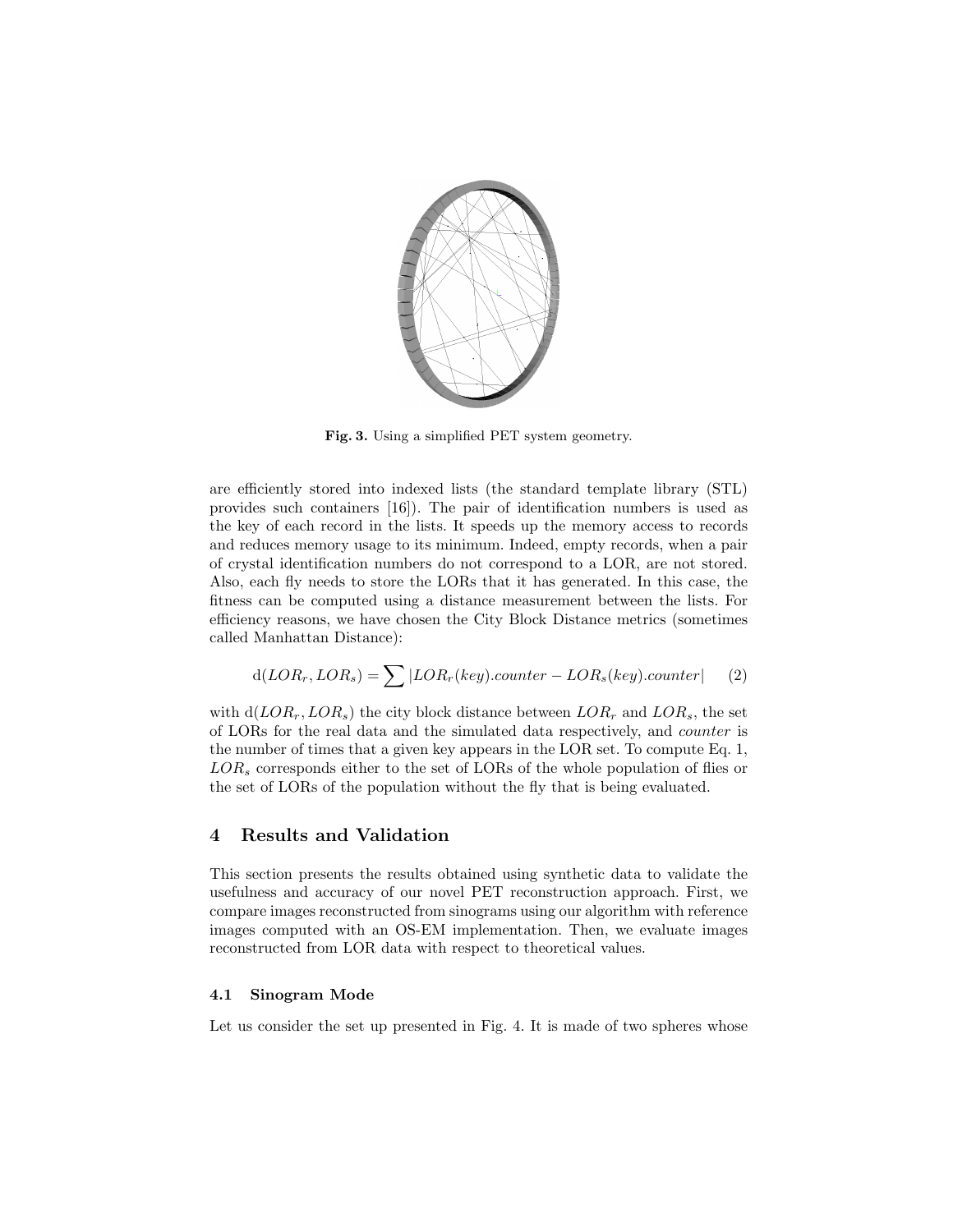

Fig. 4. Test sinogram.

radius is 2.5 mm. The radioactivity of one of them is twice as great as the other one's activity.

Fig. 5 shows examples of tomographic slices reconstructed using our evolutionary method and the OS-EM algorithm. Method 1 consists in incrementing



Fig. 5. Tomographic slices reconstructed using Fig. 4(b).

the voxel value of the reconstructed volume for each fly that lies in that voxel. Method 2 consists in accumulating the marginal fitness of each fly whose fitness is positive and that lies in that voxel. The final volume data is then normalised between 0 and 1. This normalisation step is needed to compare results with the volume that has been produced using the OS-EM algorithm. Reconstructed volumes appear to be visually similar to the reference volume.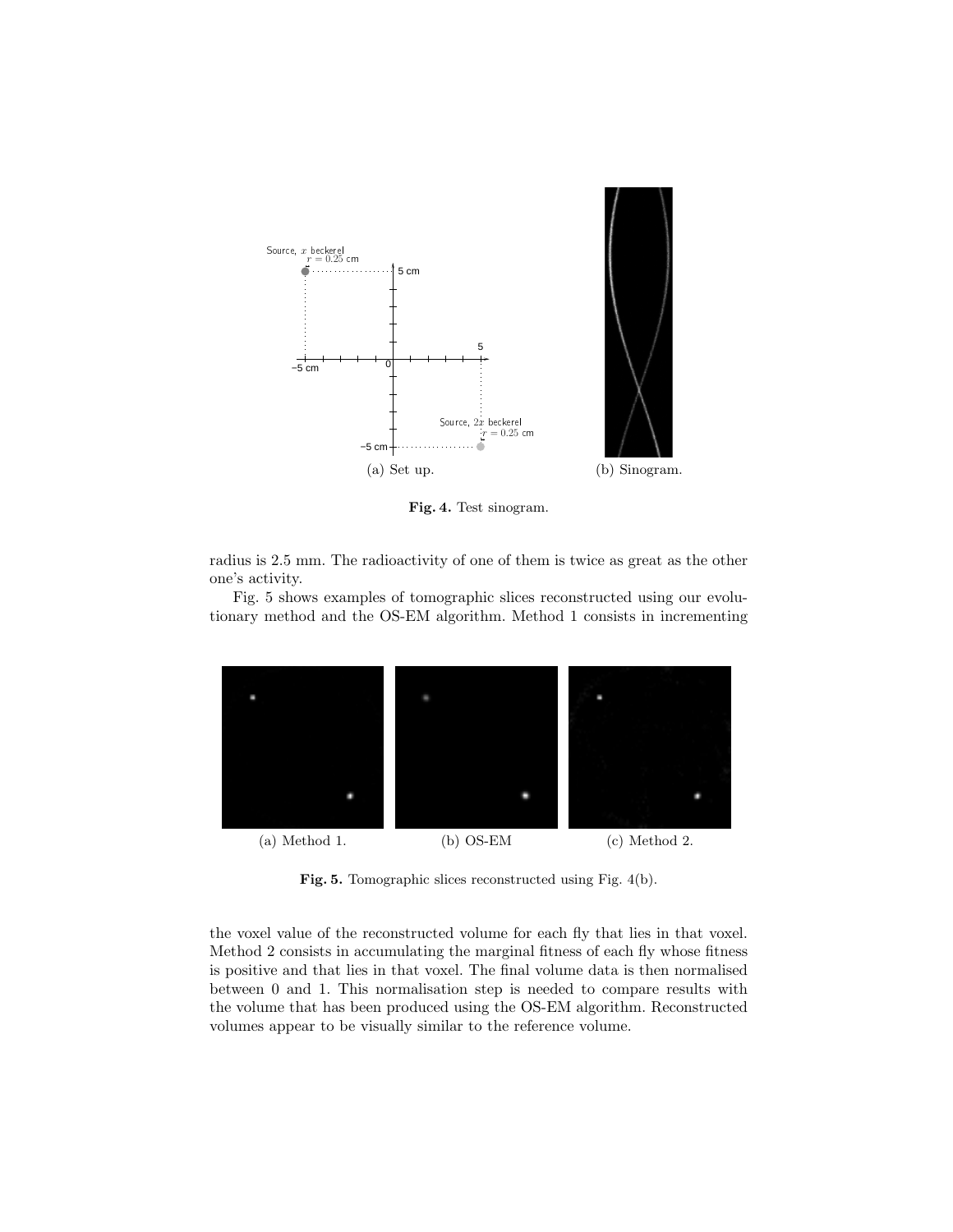To further compare the results, profiles are extracted at the centre of each bright area in Fig. 5. Fig. 6 shows that these profiles are relatively close. In



Fig. 6. Profiles extracted from Fig. 5.

particular, the difference of intensity between the two bright areas is preserved in the reconstructed slices.

## 4.2 LOR Mode

Test 1 Nine spheres with various radius and radioactivity are simulated in this test. Fig. 7 shows both the reconstructed and real data. Reconstructed volumes



Fig. 7. Tomographic slices.

appear to be visually similar to the reference volume.

Once again, to further compare the results, profiles are extracted at the centre of each bright area in Fig. 7 (note that a mean filter is used to reduce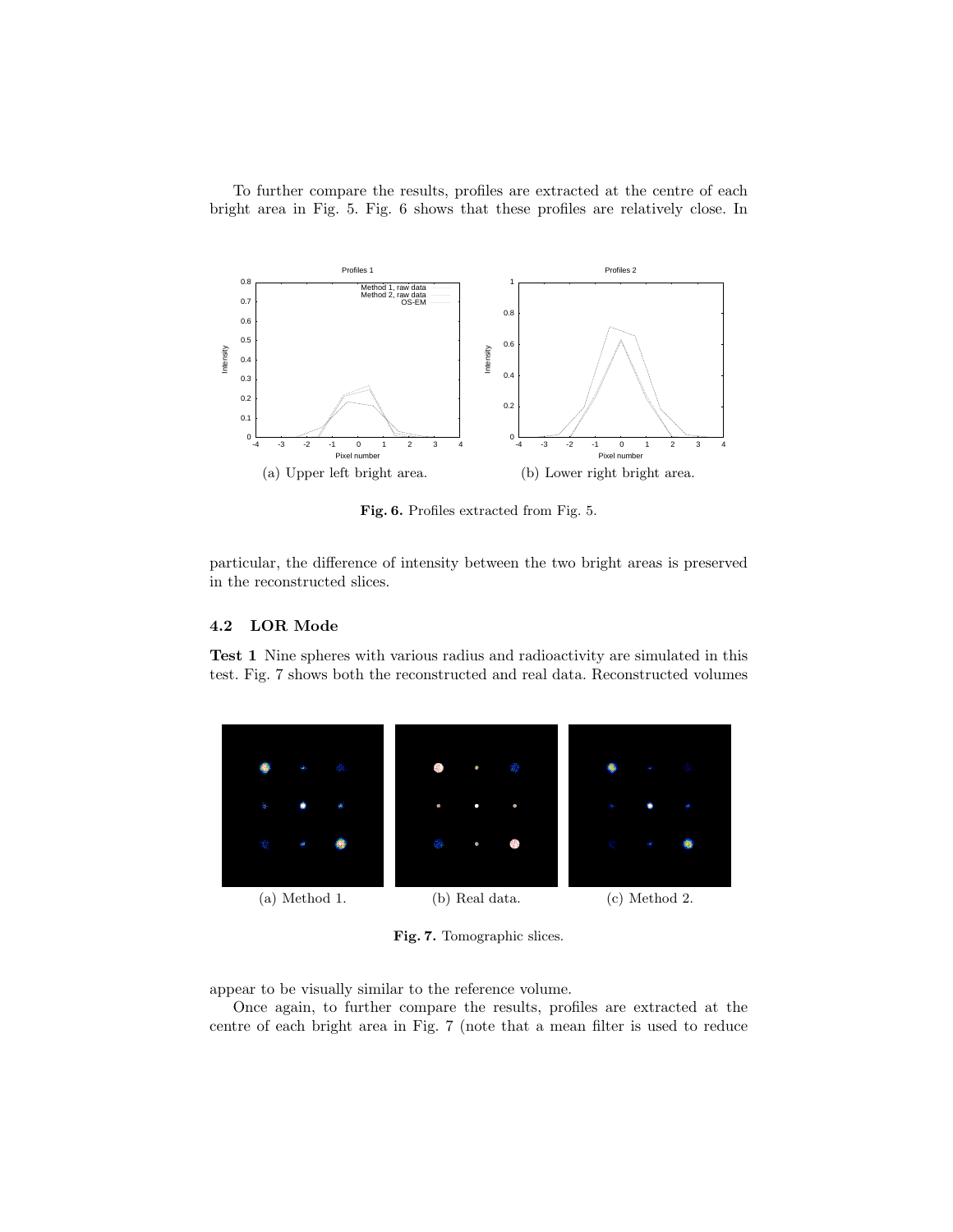the noise level). Fig. 8 shows that these profiles are relatively close. The profiles



Fig. 8. Profiles extracted from Fig. 7.

of the upper bright areas will be symmetrically similar to those of the lower areas. The radius of each sphere accurately matches the corresponding radius in the reference volume. Also, the difference of radioactivity is preserved in the reconstructed slices.

Test 2 Two cubes are simulated in this test. Fig. 9 shows the raw data after tomographic reconstruction and the real data. Likewise, reconstructed volumes



Fig. 9. Tomographic slices.

appear to be visually similar to the reference volume. Using the same method, profiles are extracted at the centre of each bright area. Fig. 10 shows that the cube lengths accurately match the real values.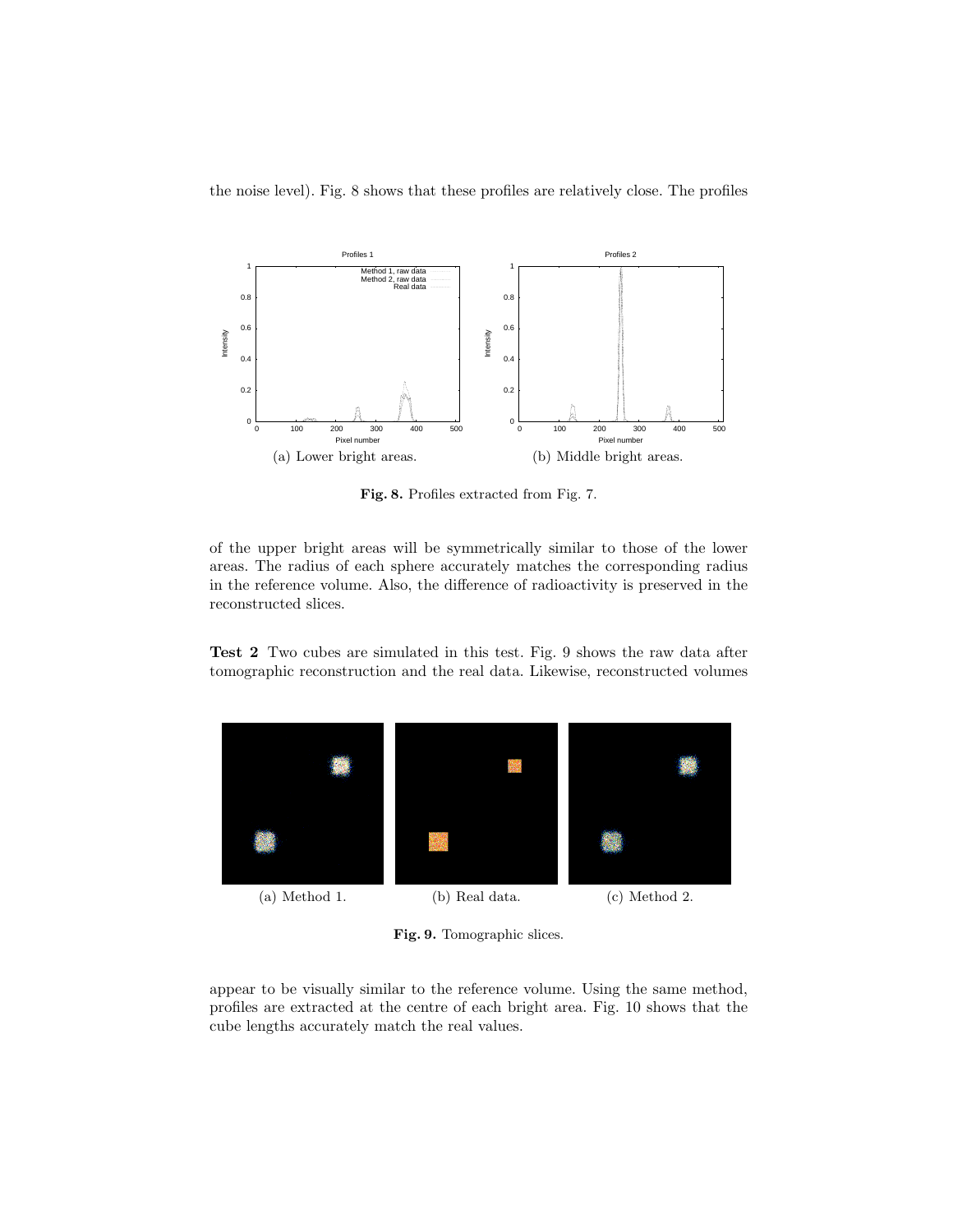

Fig. 10. Profiles extracted from Fig. 9.

# 5 Discussion and Conclusion

In this paper, we show that Evolutionary Computation is a promising technique to solve the usually computationally expensive problem of reconstructing 3D images from PET data. Whilst it is possible to use sinograms in PET, this option is not acceptable. Instead, a simplified geometrical model of PET scanner is used to simulate annihilation events. To date, the photons' trajectory is simulated without interaction with matter. This approach is closer to reality and it gives promising results on synthetic data. Also, more realistic physics simulations could be added to correct Compton scattering.

Another point we have raised is that when using "marginal evaluation", an individual's fitness is not calculated in an absolute manner, but as the positive or negative value of the contribution of this individual to the performance of the complete population. A consequence is that the relatively costly step of selection may be skipped and the evolutionary algorithm be simplified. In addition, in some cases this may even result in a stopping criterion, if at some stage all the individuals have got a positive fitness value, which means they are all contributing positively to the reconstruction. This should be applicable into other areas of evolutionary computation and coevolution, not necessarily restricted to medical imaging, whenever the marginal fitness paradigm is used.

## List of Acronyms

- CT computed tomography
- LOR line of response
- ML-EM maximum-likelihood expectation-maximization
- OS-EM ordered subset expectation-maximization
- **PET** positron emission tomography
- SPECT single-photon emission computed tomography
- STL standard template library